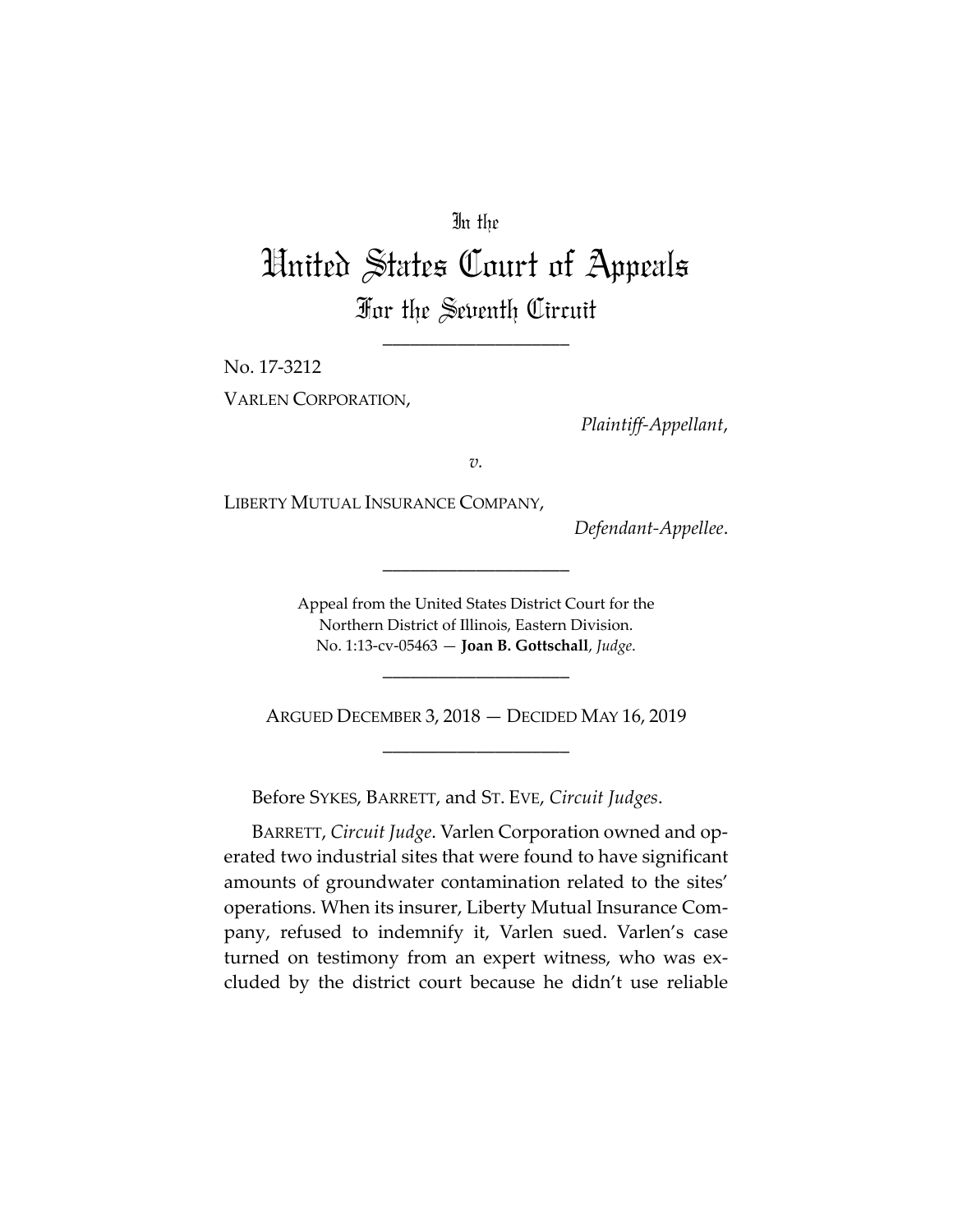methods. We agree with the district court's exclusion and affirm its grant of summary judgment to Liberty Mutual.

I.

Varlen, an Illinois corporation, owned and operated two industrial facilities related to railroad operations during the time period relevant to this appeal. At the first, which the parties call the LASI site, Varlen performed operations such as plating parts for locomotive engines in chrome. At the second, the Silvis site, Varlen's operations included refueling diesel engines. Varlen discovered contamination at both sites.

The LASI site was equipped with a sump that held wastewater from the chrome plater. When the water in the sump reached a certain level, a pump would engage, pumping the water to a holding tank. Varlen found a chemical called hexavalent chromium contaminating the area around the sump.

At the Silvis site, Varlen discovered two types of groundwater contamination. It found a chlorinated solvent by a tank into which metal parts were dipped to degrease them. It also found diesel fuel near a large tank where locomotives would refuel.

The contamination at these two sites cost Varlen millions of dollars in damages and remediation expenses. Varlen sought indemnification from its insurer, Liberty Mutual. But Varlen's policy with Liberty Mutual had an exclusion for any property damage arising out of chemical leaks or discharges, and Liberty Mutual denied coverage on this ground.

Varlen sued Liberty Mutual. To overcome the pollution exclusion, it pointed to a policy provision stating that, despite the exclusion, Liberty Mutual would cover chemical leaks or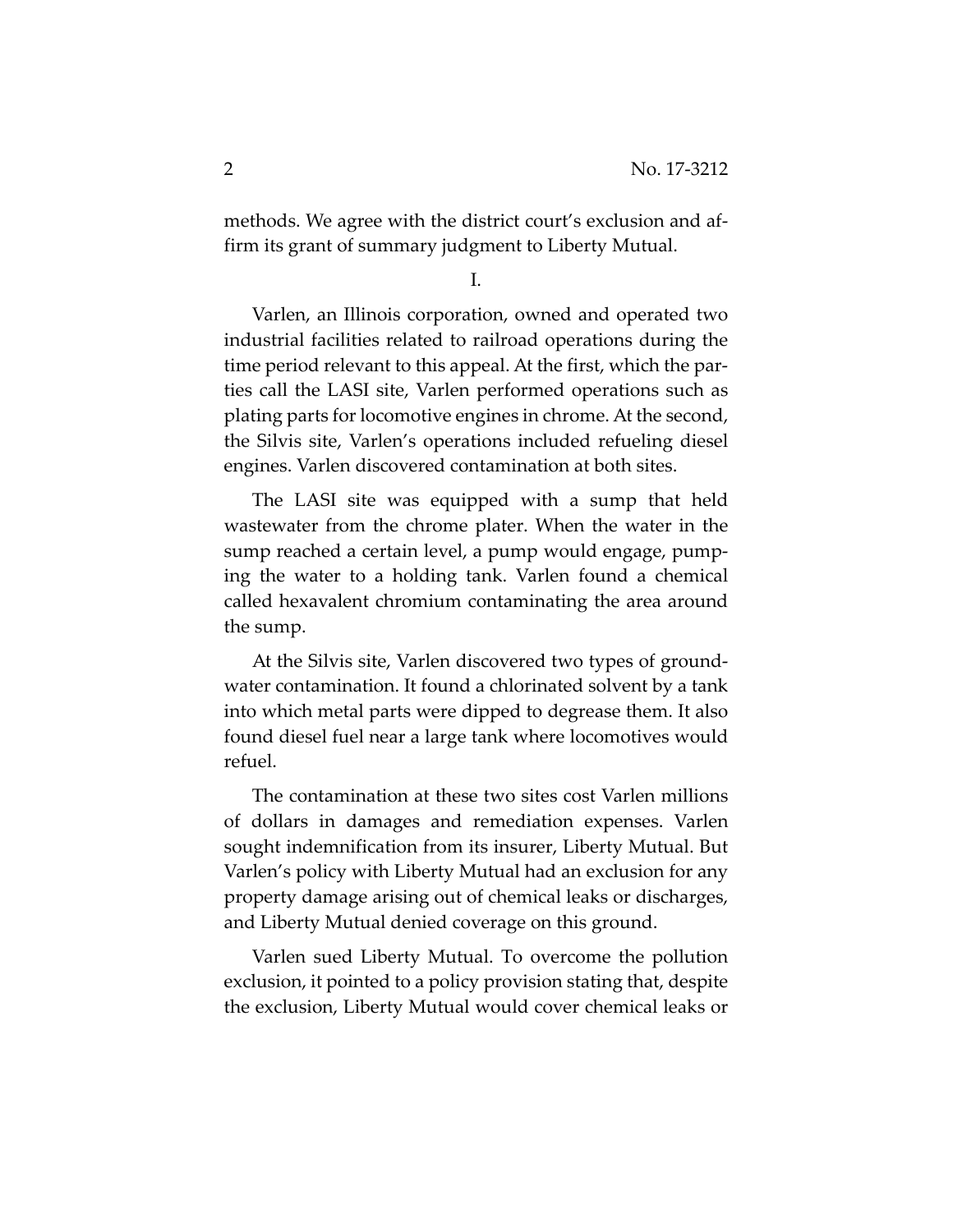discharges that were "sudden and accidental." Lacking direct evidence of how the damage occurred, it proffered the expert testimony of geologist Daniel Rogers to prove that the contamination of the LASI and Silvis sites occurred suddenly and accidentally.

Rogers testified that the contaminants at the LASI site were released because the concrete sump leaked. He opined that the releases were "sudden and accidental" because they were not intended and occurred in sudden spurts each time that the sump failed. When asked about his basis for these opinions, he explained that he had experience working with sumps and had personal knowledge of these sumps in particular.

Rogers also testified that the releases at the Silvis site were likely "sudden and accidental." There are two relevant zones at the Silvis site: the area around the diesel refueling station and the area where the chlorinated solvents were stored. Rogers asserted that the contamination around the diesel refueling area was too large to have occurred by minor leakage. Instead, he testified that the contamination was "consistent with overfills of diesel locomotives" and suggested that "tens of gallons to hundreds of gallons [] would have been released before it was noticed." He also said that the value of the fuel made it unlikely that such a fuel spill would have occurred intentionally. Turning to the contamination at the chlorinated solvent storing area, Rogers surmised that it was "indicative of a drum overturning and suddenly leaking out rather than from operations." He based this opinion in part on the fact that the contamination was found around where the solvent was stored, not where it was used.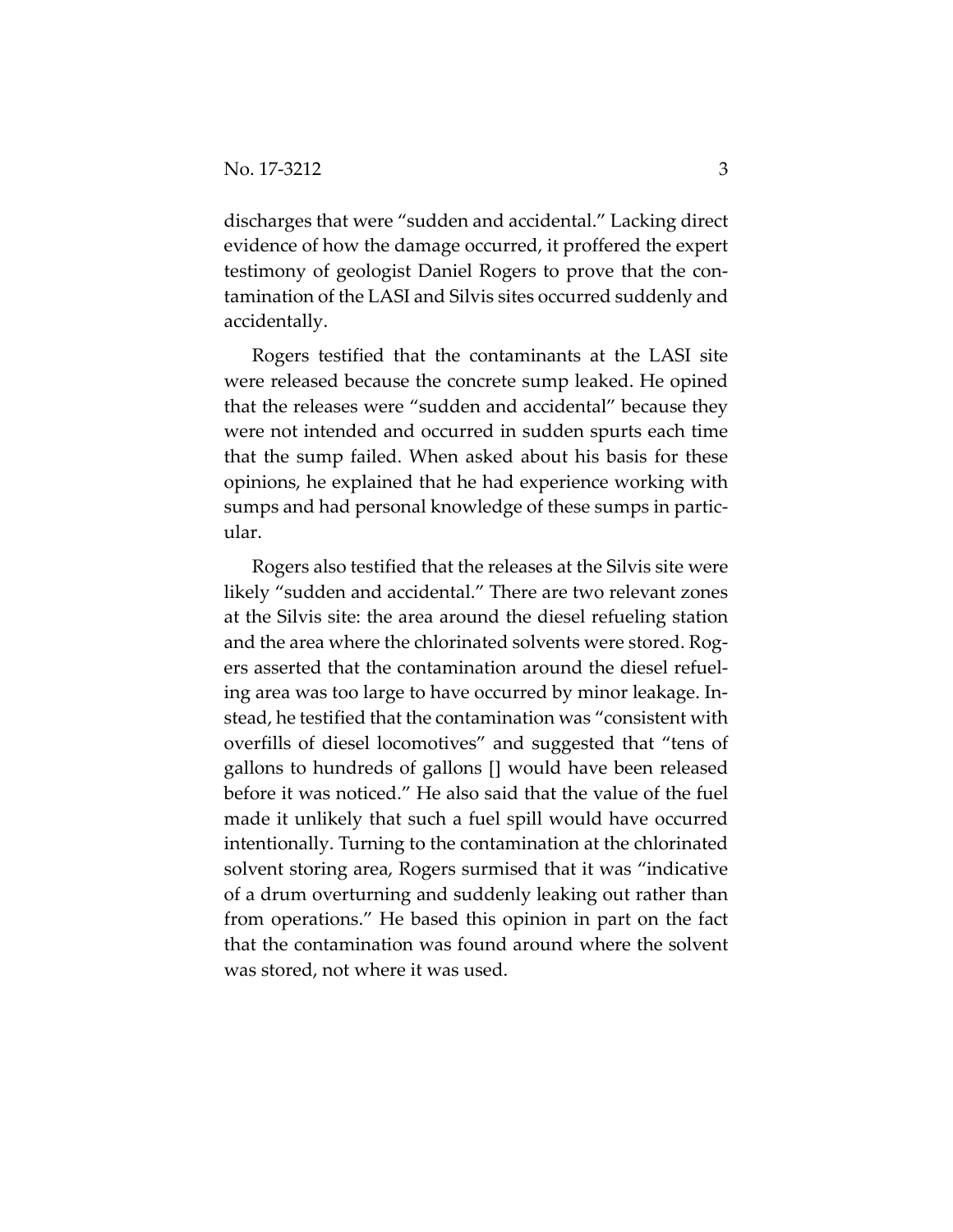Both parties moved for summary judgment. Liberty Mutual also moved to strike Rogers's testimony. The district court granted the motion to strike, holding that Rogers's opinions were unreliable and speculative under Federal Rule of Evidence 702. It then granted Liberty Mutual's motion for summary judgment. Varlen appealed.

II.

Liberty Mutual is entitled to summary judgment against Varlen if no reasonable jury could find that the releases were "sudden and accidental" at either the LASI or Silvis sites. *See* FED. R. CIV. P. 56(a); *Anderson v. Liberty Lobby, Inc.*, 477 U.S. 242, 255–56 (1986). And Liberty Mutual correctly asserts that Varlen has pointed to no admissible evidence that would permit a reasonable jury to make that finding.

Rogers's expert testimony is the only evidence that Varlen offered as to whether the contamination occurred in a sudden and accidental fashion.1 But before Rogers's expert testimony can be admitted, it must be deemed reliable under Rule 702 of the Federal Rules of Evidence, which tracks the Supreme Court's opinion in *Daubert v. Merrell Dow Pharmaceuticals, Inc.*, 509 U.S. 579 (1993). The court must decide that the witness is "qualified as an expert by knowledge, skill, experience, training, or education"; the testimony will "help the trier of fact to understand the evidence or to determine a fact in issue"; "the

<sup>&</sup>lt;sup>1</sup> In its order granting summary judgment against Varlen, the district court noted that Varlen "relie[d] exclusively on Rogers' expert opinions" to "ward off Liberty Mutual's request for summary judgment under the [pollution] exclusion." On appeal, Varlen makes a passing attempt at rebutting the district court's statement, offering a few conclusory claims and theories—none of which are enough to lead us to disagree with the district court's assessment. Varlen's case rises or falls on Rogers's testimony.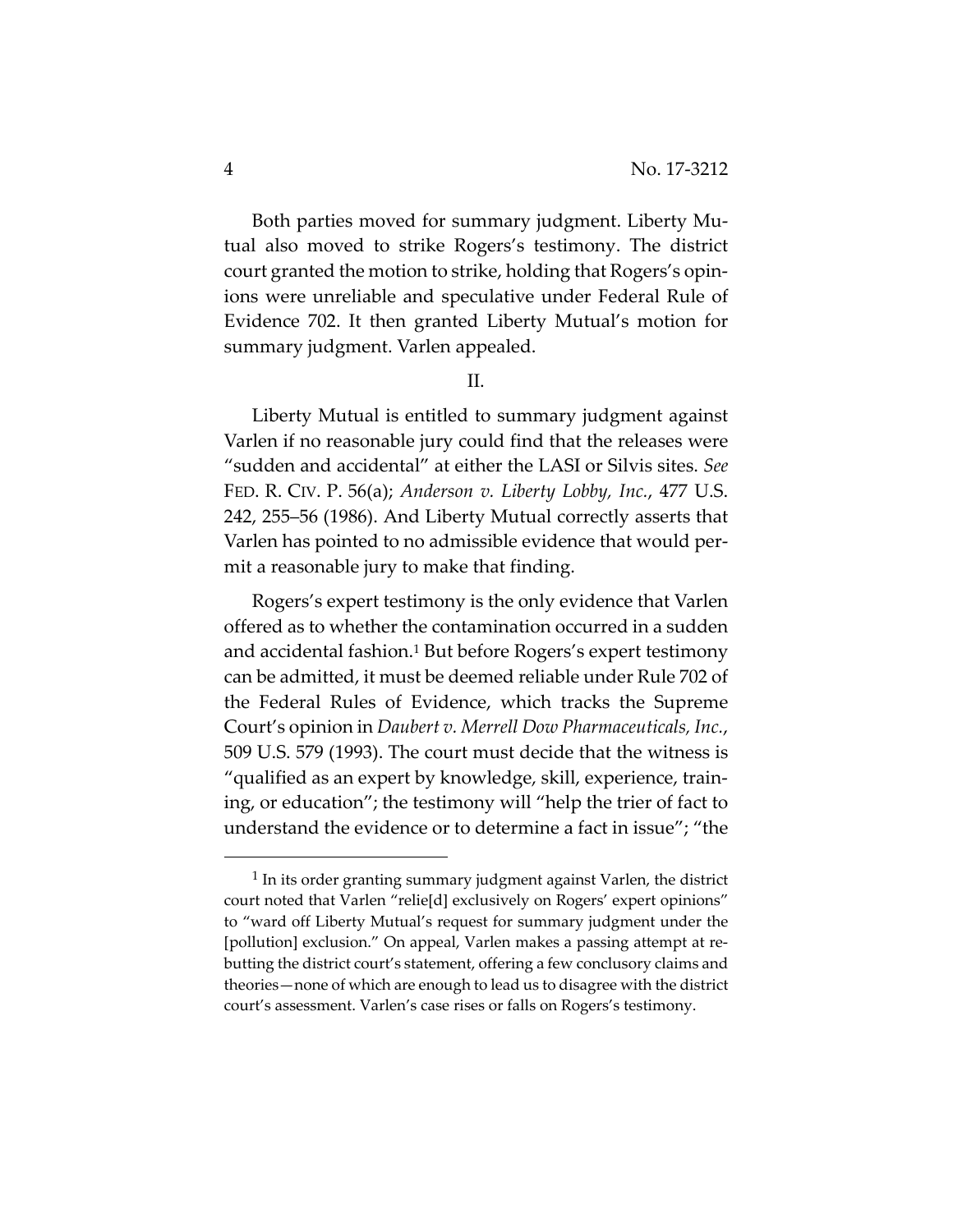testimony is based on sufficient facts or data" and "reliable principles and methods"; and the expert has "reliably applied the principles and methods to the facts of the case." FED. R. EVID. 702. An expert's proponent has the burden of establishing the admissibility of the opinions by a preponderance of the evidence. *See Lewis v. CITGO Petroleum Corp.*, 561 F.3d 698, 705 (7th Cir. 2009).

The district court determined that Rogers's testimony did not meet these requirements because it was not based on reliable methods or principles. It did not abuse its discretion in reaching that conclusion. *See Brown v. Burlington N. Santa Fe Ry. Co.*, 765 F.3d 765, 772 (7th Cir. 2014) ("If the court properly [followed the *Daubert* framework], we then review its ultimate decision to exclude expert testimony for an abuse of discretion.").

In Rogers's report and testimony, he asserted that the discharges at the LASI site must have been "sudden and accidental." He suspected that the contamination occurred in connection with a failure in the sump pump in the 1970s. He claimed to base this on his experience with sumps, his site visits, and his knowledge of the sites' operations. This type of evidence is not necessarily unreliable. *See Metavante Corp. v. Emigrant Sav. Bank*, 619 F.3d 748, 761 (7th Cir. 2010) ("An expert's testimony is not unreliable simply because it is founded on his experience rather than on data."). But Rogers still needed to show how his experience or expertise led to his conclusions.

Rogers attempted to base his conclusions on inferences from qualities of the "plume" of contamination. That is, he looked at the size and scope of the contamination and worked backward to surmise how it must have occurred. For instance,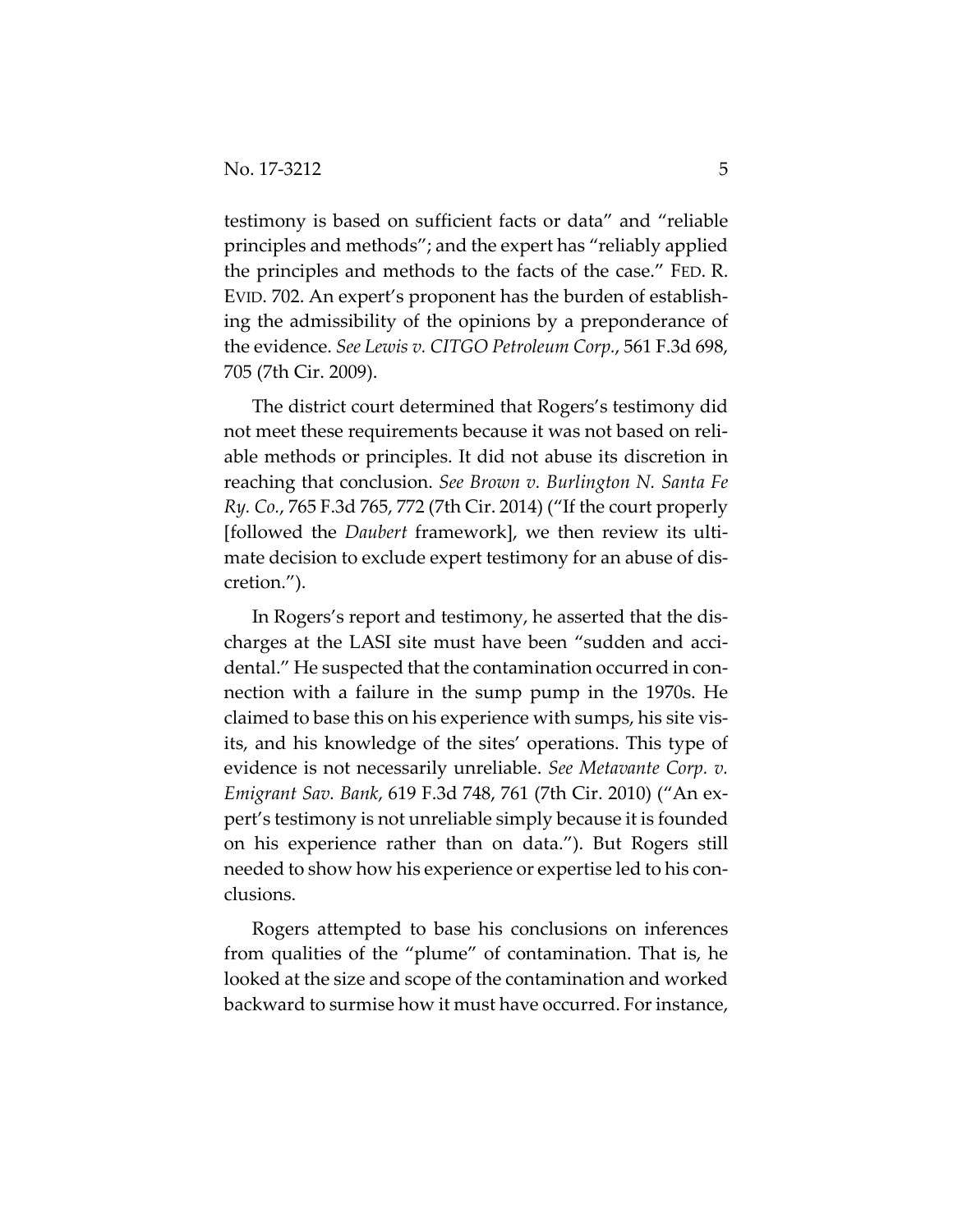Rogers testified that at the LASI site, the contaminant mass must have been very large to create a plume with the size and concentration of the one at that site. He concluded that the contamination must have therefore been sudden and accidental.

But Rogers failed to explain why this data mattered or why his inferences were justified. When pressed specifically on the connection between the contaminant mass and the circumstances of the release, he simply stated that the data was "an indication" but acknowledged that it was "not conclusive." He opined that the sump itself had a "sudden and accidental nature." But it's not clear what he meant, considering that the sump is just a basin in the ground. Rogers did say in passing that the contamination concentrations were "not uniform," but he didn't explain why that was significant.

Rogers's testimony about the Silvis site was equally lacking. He said that the volume of the contamination at the fueling location was inconsistent with "minor leakage" and opined instead that it may have resulted from overfills of diesel locomotives. As to the chlorinated solvent storing area, Rogers suggested that perhaps a drum got punctured and caused the contamination. But Rogers offered no methodology to explain how he drew those conclusions.

In short, Rogers failed to demonstrate that his conclusions were anything more than guesses. To satisfy *Daubert*, Rogers needed to provide an explanation of how the evidence led to his conclusions. He had to articulate a justification for his inference that the chemical spills were sudden and accidental beyond a simple say-so. If Rogers made an argument based on a reliable methodology, then Varlen has not pointed it out, either to us or to the district court. And courts do not have to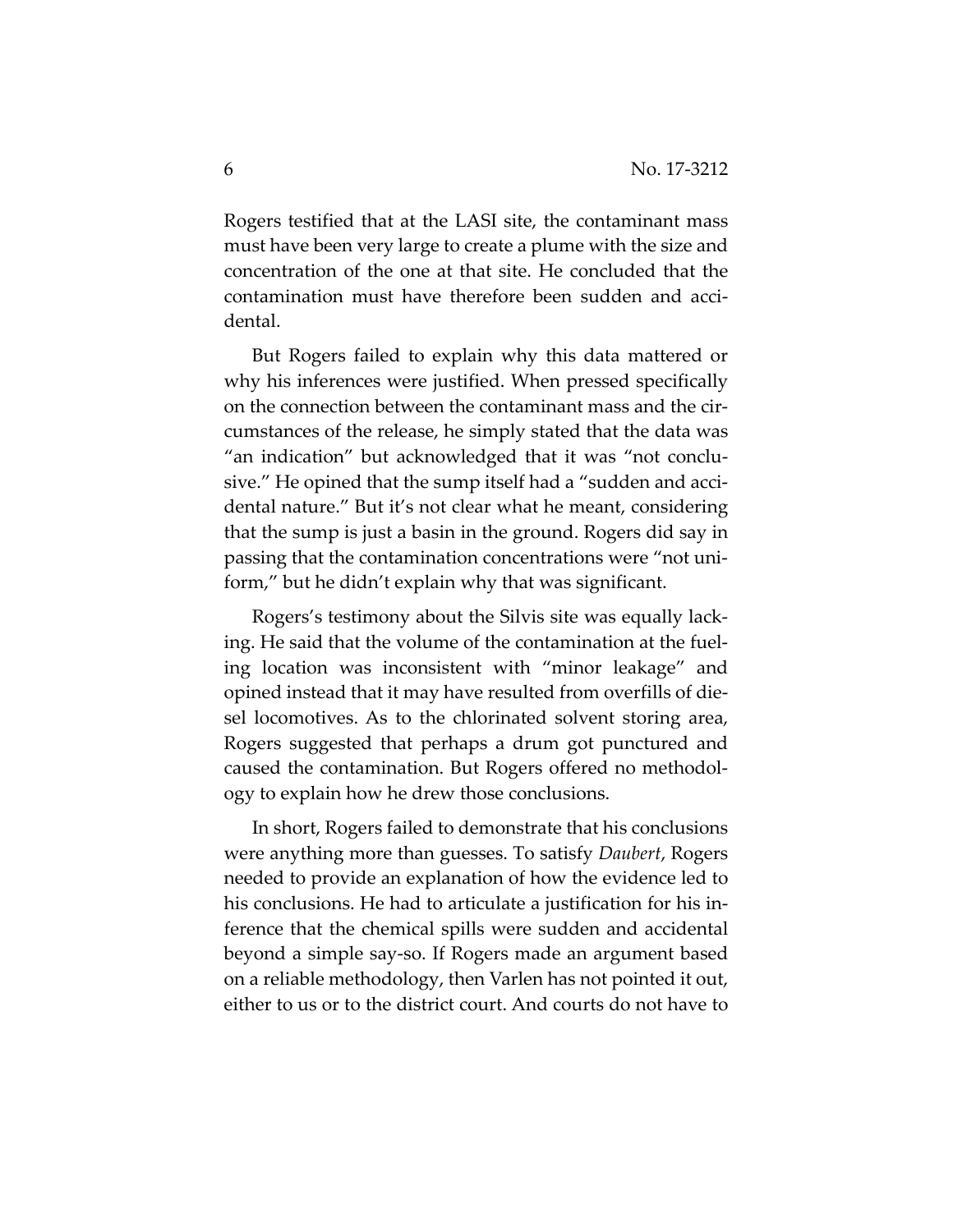$\overline{a}$ 

scour the record or make a party's argument for it. *See D.Z. v. Buell*, 796 F.3d 749, 756 (7th Cir. 2015). The district court did not abuse its discretion in excluding Rogers's testimony. And without Rogers's testimony and report, there is no issue of material fact as to whether the contamination occurred suddenly and accidentally.2 *See Celotex Corp. v. Catrett*, 477 U.S. 317, 322 (1986) ("Rule 56(c) mandates the entry of summary judgment … against a party who fails to make a showing sufficient to establish the existence of an element essential to that party's case, and on which that party will bear the burden of

<sup>&</sup>lt;sup>2</sup> This is true regardless of whether Illinois or New York law applies. In its opening brief, Varlen took no position on the choice-of-law issue, instead arguing that it ought to prevail under either state's law. In Liberty Mutual's response brief, it asserted that New York law applies. Varlen then made the argument in its reply brief that Illinois law applies. Even if Varlen has not forfeited this argument, the question is purely academic. Under either law, Varlen bears the burden of proving that the exception to the pollution exclusion applies. *See Santa's Best Craft, LLC v. St. Paul Fire & Marine Ins. Co.*, 611 F.3d 339, 347 (7th Cir. 2010) (noting that under Illinois law, "[i]nsurers have the burden of proving that an exclusion applies," while insureds "have the burden to prove that an exception to an exclusion restores coverage"); *Mahl Bros. Oil Co. v. St. Paul Fire & Marine Ins. Co.*, 307 F. Supp. 2d 474, 494 (W.D.N.Y. 2004) (explaining that under New York law, "[o]nce an insurer satisfies its burden of proof that the claims are within the pollution exclusion, the burden shifts to the insured to demonstrate, either through a reasonable interpretation of the underlying complaint or extrinsic evidence, that the discharge was in fact 'sudden and accidental'"). Varlen can't carry its burden under either law without Rogers's testimony.